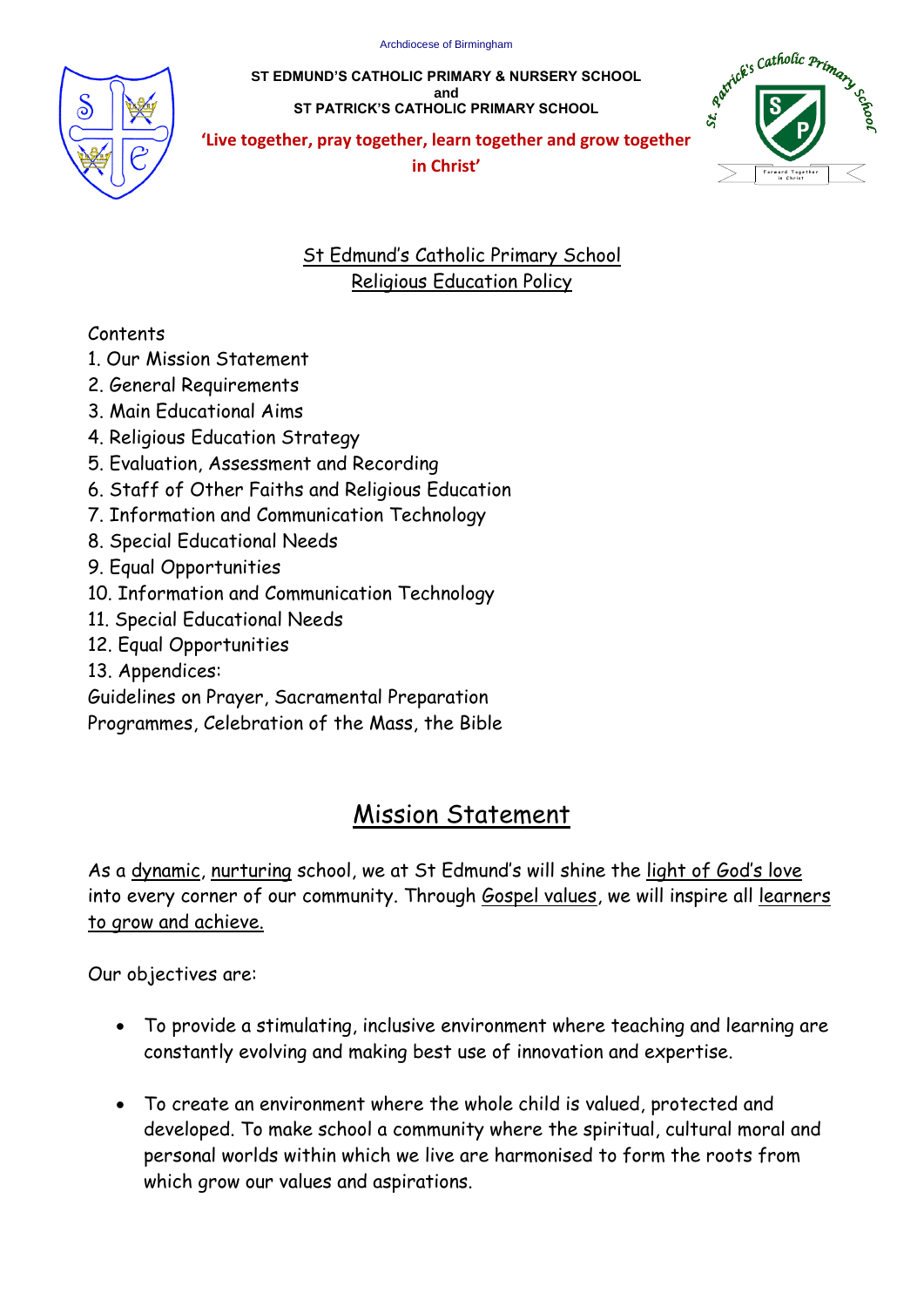- To instil in our children a lasting belief in their unique worth as they journey through life guided and blessed by the light of God's love.
- To promote the values handed down by Christ in the Beatitudes faithfulness and integrity, dignity and compassion, humility and gentleness, truth and justice, forgiveness and mercy, purity and holiness, tolerance and peace, service and sacrifice.
- To inspire all who learn in our community to achieve by providing stimulating, challenging opportunities, to be successful in their academic, physical and emotional learning.

### General Requirements

The DES circular 3/88 stated that Religious Education 'has equal standing in relation to the core and foundation subjects within a school's curriculum. In St Patrick's School Religious Education counts for ten per cent of the total curriculum time, as recommended by the Diocesan Director of Education. This usually takes place as a number of discrete lessons over a week but can also be a block of lessons such as a focus on Holy Week. Prayer, Assemblies, Christmas Plays, Circle Time, PHSE, Citizenship and Hymn Practice are not to be included. However, Mass "may be considered the equivalent of half-an-hour of RE, but only once in any week."

Moreover, Religious Education is seen as the foundation of the child's whole school experience, not only in the taught curriculum.

### Main Educational Aims

- To develop an awareness of God's presence in an individual's life and elicit a response to that presence; to offer the child an opportunity to reflect on this experience and strengthen this awareness.
- To help foster and develop a well formed conscience allowing the individual to make sound moral judgements in the light of their personal commitment to God.
- To enable children to develop their physical, moral and intellectual qualities harmoniously in order to become responsible, caring members of their community and the wider world.
- To support and develop the primary task of parents who 'are the first teachers of their child in the ways of the faith' (Rite of Baptism)

### Religious Education Strategy

In St Edmund's School we base our long term overview and detailed short term planning on the Birmingham Archdiocese Curriculum Strategy for Religious Education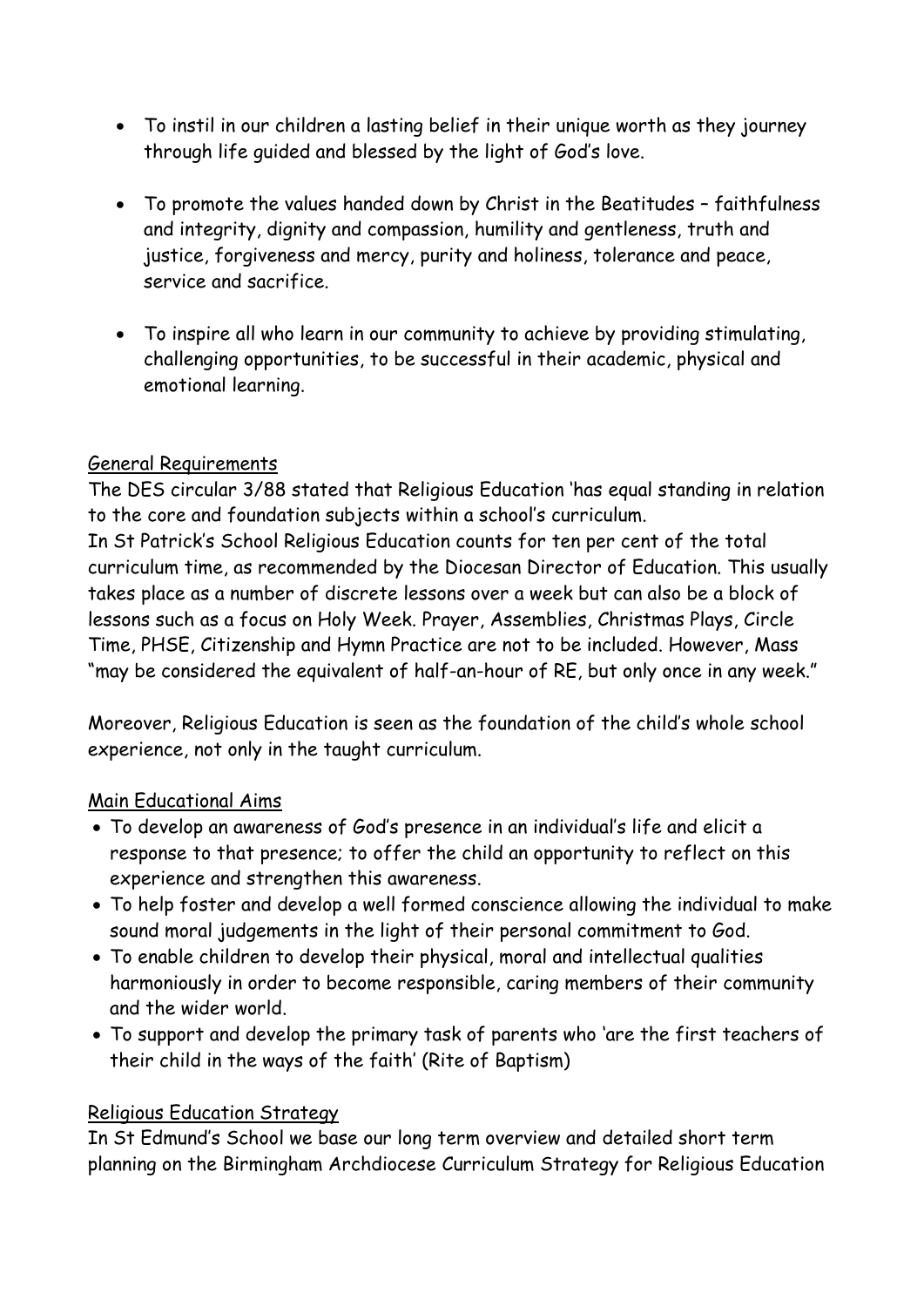in Catholic Primary Schools: 'Learning and Growing as the People of God'. This shows clear coverage of the four areas of study: Revelation, Church, Celebration and Life in Christ from the Curriculum Directory for Catholic Schools, ensuring continuity and progression.

We welcome the clear expectations, detailed guidance and, most importantly, the great range of challenging activities, which allows our teachers to meet the needs of the children in our care.

We have taken great care not to select from the strategy and rework a Programme of Study, as this would be to lose the richness of the material and limit teachers to teaching in a style that may not allow them to fully engage the children in their particular Year Group.

The Diocesan Strategy is supplemented with a variety of quality resources.

- A wide range of ICT resources are available and are used not only in class lessons, but also in Key Stage and Whole School Assemblies and Collective Worship.
- In Year 6, the Confirmation preparation workbook, 'Gifted in the Spirit' is used .
- In Year 3, the First Holy Communion workbook Jesus Comes to Me is used.
- See Appendix 2 for further details on Sacramental preparation.

To make best use of the strategy materials we feel it is important that the pupils are encouraged to reflect, to make choices and to use their creative talents. Teachers are encouraged to use their curriculum strengths in delivering the Religious Education programme and to devise tasks which are stimulating, challenging and differentiated, where appropriate.

### **Planning**

### **Long-term Planning**

The Long-term plan is the responsibility of the coordinator. The long term plan indicates which units are to be taught, when and for how long. When completing the long term plan the Liturgical units are put in first, then the Sacramental units for Y3 and Y6 according to when the Sacraments are being received. The other units are then put into the plan. This is reviewed annually.

#### **Medium-term Planning**

Medium term planning is the responsibility of the class teacher and should be completed on a unit by unit basis according to the long-term plan. Units can be obtained from the shared area, on disk, in the planning folder. Planning should be kept on the curriculum server and in the teachers' planning files.

#### **Short-term Planning**

Short-term planning (weekly planning) is the responsibility of the class teacher and should be completed on a weekly basis.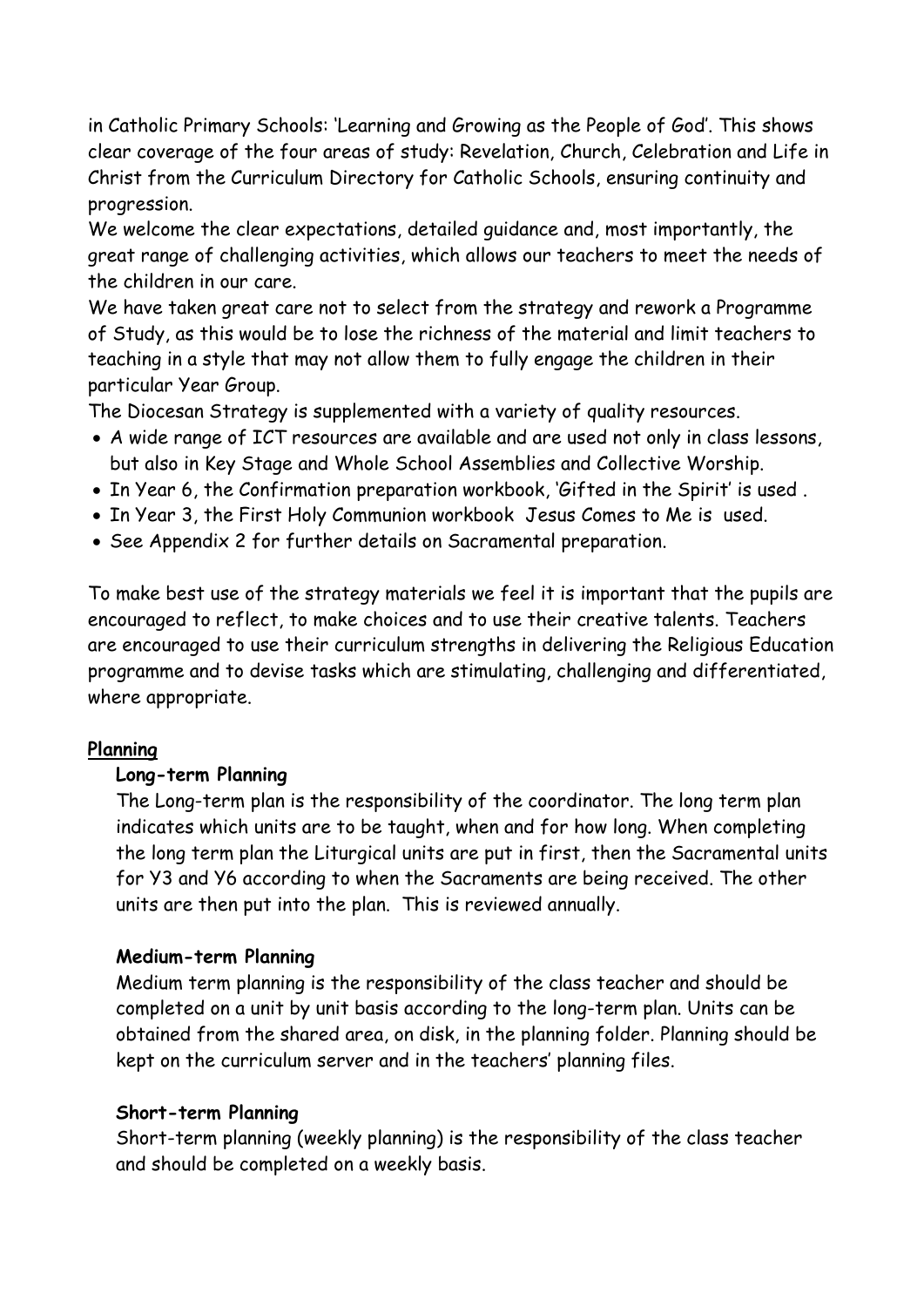Short term planning sheets can be obtained from the shared area, on disk, in the planning folder. Planning should be kept on the curriculum server and in the teachers' planning files.

# Evaluation, Assessment and Recording

'Although its (R.E) educational focus will be formed and enhanced by the vitality of faith, the criteria by which the subject is assessed are educational.' [Statement on Religious Education in Catholic Schools the Bishops' Conference of England and Wales 2000].

We cannot measure commitment or personal faith. We cannot assess the child's relationship with God. Therefore our assessment of Religious Education is based on what pupils know, understand or can do with reference to the two key Attainment Targets in R.E: Learning about Religion and Learning from Religion.

Each pupil has a Religious Education book or folder where work is recorded. It can be used to provide information, for parents or anyone else who needs to know (other teachers, governors etc), on the knowledge, understanding and responses of the pupils to the learning process.

The children's work is marked in accordance with the whole school marking policy of acknowledging effort and achievement through positive teacher comments. Suggestions for raising achievement in subsequent tasks may also be made together with reference to the religious objective of the lesson and its significance in their lives.

Methods of assessment may include:

- Observation
- Work sampling
- Written work
- Pupil interviews
- Testing particularly in upper juniors

Assessment of work in R.E is in agreement with the whole school Assessment Policy. At present a minimum of 1 assessment per term, linked to the yearly theme, is carried out and the achievement recorded on appropriate unit group recording sheets stored on the staff server. The pupils' work is kept in their individual Assessment Folders where appropriate, depending on the nature of the assessment focus.

We carry out a very simple assessment on entry to school in nursery, which enables us to determine how best to serve the needs of the children in our teaching of R.E. In addition we carry out Moderation of R.E on a regular basis.

This involves each year group teacher providing samples of work which show 'best fit' achievement across the range.

These samples are shared and levels agreed and retained in a School Portfolio.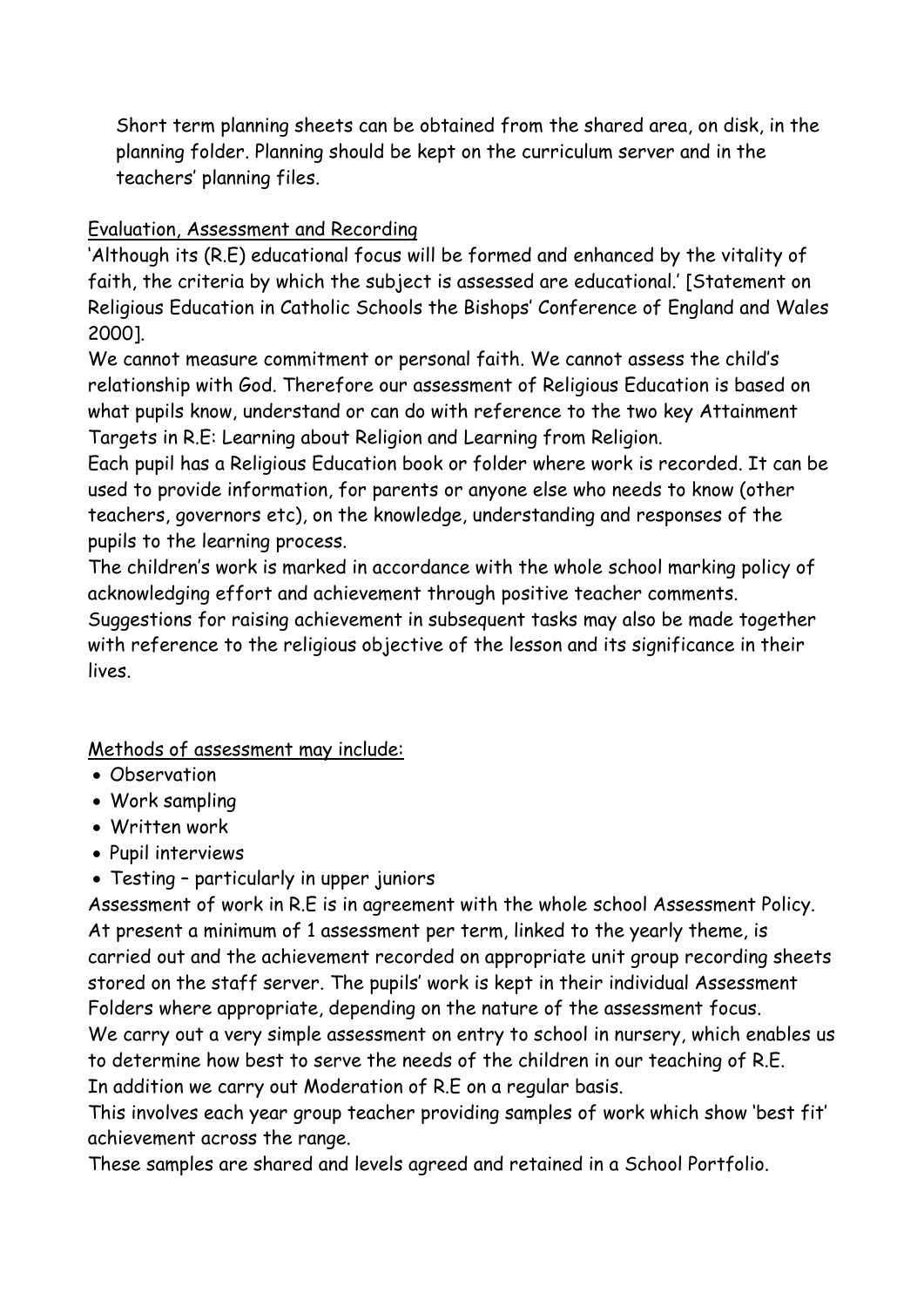The focus for such Moderation Meetings is established at a staff meeting well in advance.

Parents are kept informed of their child's progress and development at formal parents' evenings in the autumn and spring terms.

Written reports are sent out to parents at the end of the summer term which detail the children's progress in R.E.

## Prayer

Prayer, worship and liturgical celebrations are central to our Catholic tradition. It is of prime importance however, that sound educational and pastoral principles determine the ways these are experienced in the school community.

'It is the task of the school … to promote and develop an appreciation of and a more active participation in prayer, worship and liturgy. This must be recognised as a gradual process which takes account of the age and stages of personal, social and religious development of the pupils.'

(Evaluating the Distinctive Nature of a Catholic School)

Through prayer we aim to help the children develop a personal relationship with God. To enable this to take place we need to create a prayerful atmosphere and appreciate the value of artefacts in helping to channel the child's mind to prayer. (e.g. crucifixes, prayer candles in every classroom and prominently displayed throughout the school; liturgical colours in cloths for prayer focal points). Each day begins and ends in prayer, reinforcing its centrality and importance. Grace is said before and after meals. See Appendix 1 for examples of guidelines and suggestions for developing the prayer life of the children at St Edmund's.

### Assemblies

The principal aim of our assemblies is worship and the active involvement of pupils is essential in order that they are engaged in a real act of worship. Playing of music on entry helps to create a positive atmosphere, teachers use appropriate visual stimuli to add further interest and children are encouraged to participate through questioning and discussion. Singing is an enriching element in worship which our children really enjoy. Assemblies may be said to be 'Educational' in the sense of leading the children to a greater awareness of their Faith and the world around them. All pupils take part in a daily act of worship which takes the form of class prayers or Key Stage/Whole School assemblies.

Currently, our Whole School Assembly take place on Monday and Friday mornings. Themes for assemblies, linked to the liturgical year, key focuses within the school, parish or wider world and a rota assigning a particular teacher to lead each assembly are devised in advance by the R.E Co-ordinator. Suggestions for resource materials are also provided.

The Headteacher, Deputy Headteacher normally lead the Whole School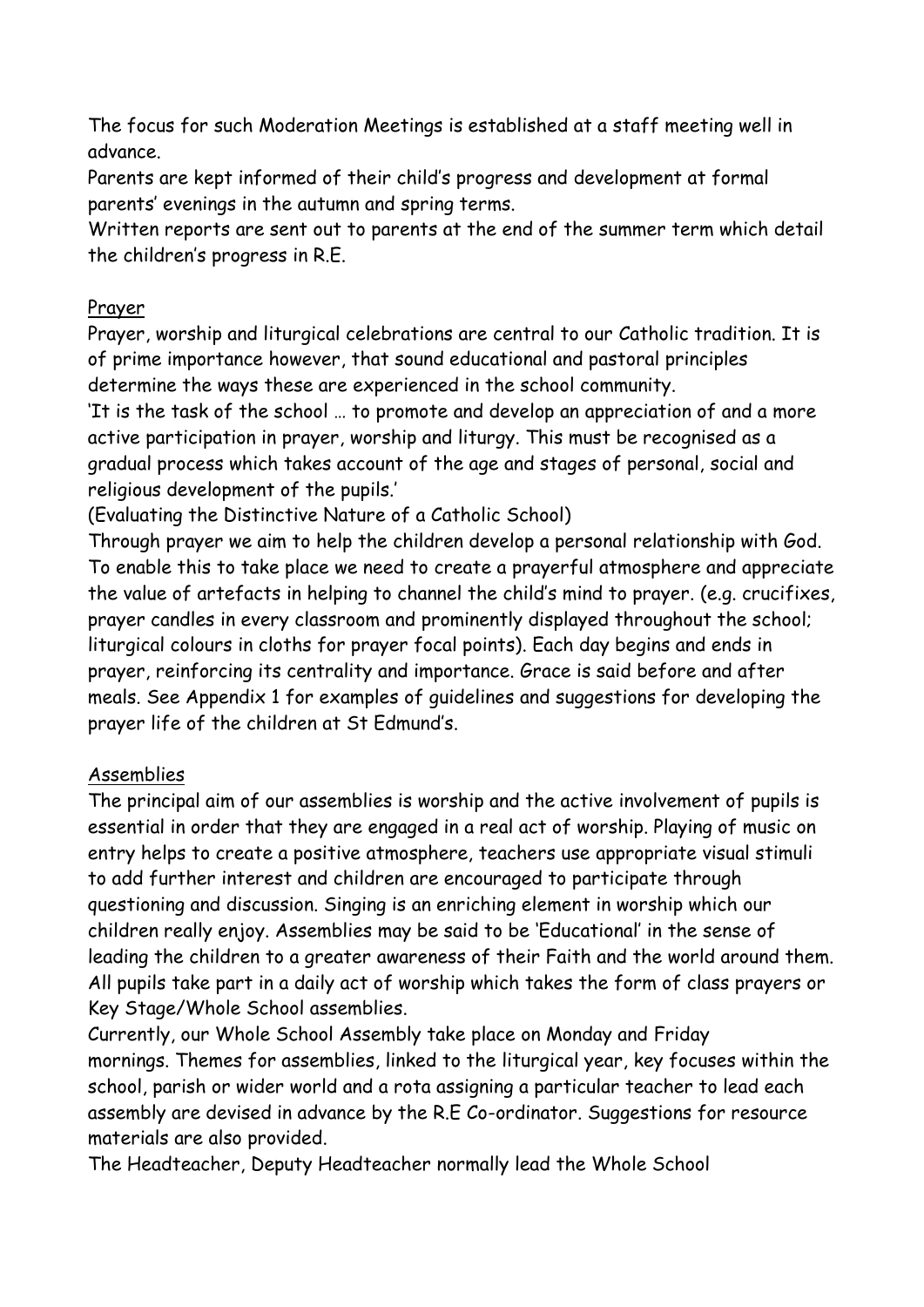Assemblies.

At Whole School assemblies pupils are presented with merit certificates and any other awards obtained in or out of school. Parents and families are invited to Friday morning assemblies. General school notices are kept to an absolute minimum as assemblies are first and foremost about worship.

# Sacramental Preparation

Coming to understand the Sacraments is a complex interaction of a great variety of experiences and celebrations participated in by the children during their school years.

We are fully involved with the preparation of pupils in Y3 for the first reception of the Sacraments of Reconciliation and Holy Communion.

Preparation for the Sacrament of Reconciliation is kept distinct from subsequent preparation for Holy Communion.

Preparation for the Sacrament of Confirmation takes place in Y6.

Although some of the work is undertaken in school, the preparation of the children for these sacraments is also the shared responsibility of the other parish school, St Patrick's, of the parish and the parents.

Photographs of all children being prepared for the sacraments

are displayed in school and parishioners are invited become prayer partners in order to pray for the children when they are presented to the Parish in Mass as part of their sacramental preparation.

We hope by our preparation of the children for these sacraments to enable them to become fully active members of the parish and diocesan communities.

Staff of Other Faiths and Religious Education

The contribution made by staff of other faiths to the life and ethos of St Patrick's school is highly valued.

Where a teacher is of a different faith or tradition, another member of staff who is a practising Catholic will take a key role in the religious education of the pupils. The class teacher would carry out the daily acts of collective worship with the children. These teachers are encouraged to attend suitable courses and training programmes offered by the Catholic Partnership and other bodies, in order to deepen their awareness of the Catholic faith of the children in their care.

# Information and Communication Technology

Children should be given opportunities to develop and apply their ICT skills in Religious Education. There are many such opportunities offered in the Curriculum Strategy and resources are updated regularly to further enhance the pupils' experience of this cross-curricular link.

Occasional samples of work are kept by the R.E Co-ordinator for reference.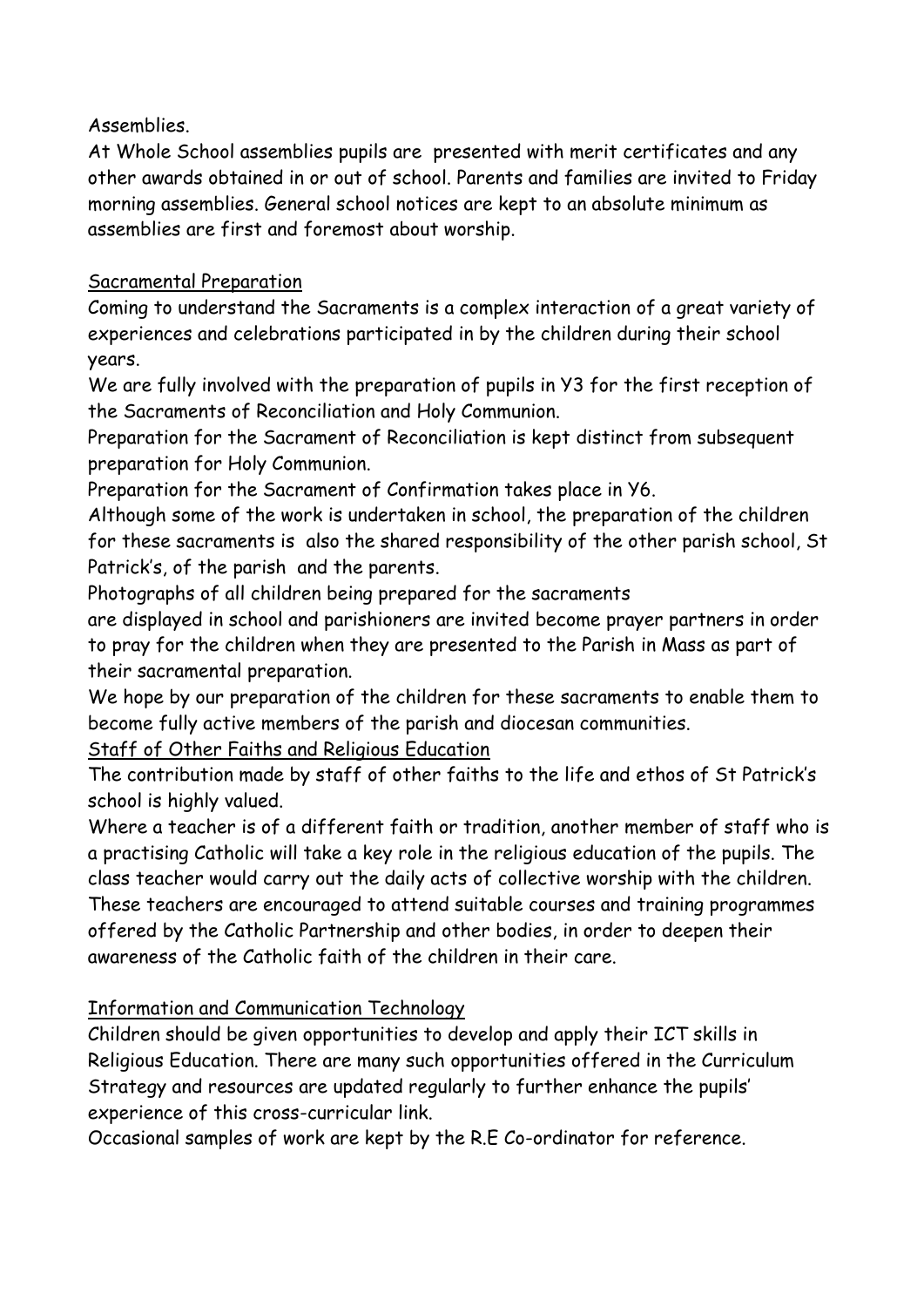### Special Educational Needs

Each teacher is responsible for meeting the needs of specific pupils who have Special Educational Needs. Expectation and work is related to their ability and support may be provided where appropriate and available in line with the Special educational Needs Policy.

Resources to support teachers are available.

# Equal Opportunities

Each child is fully incorporated into the life of our school, treated equally with fairness and justice. Language and symbols used in the teaching of R.E are appropriate and meaningful to each age group.

Appendix 1 Guidelines on Prayer Methods of Prayer Pupils are helped and encouraged to discover various methods of prayer including: Formal and informal Private and communal

- Silent prayer
- Spontaneous prayer
- Prayer through gesture

All these have their place in the prayer life of the school.

Elements of Prayer

# Listen to the Word of God

Use a short passage of scripture from the Bible.

By familiarising the children with Gospel stories we enable them to build up a picture of Jesus as he was in the flesh, to develop a loving relationship with him so that they may come to know the risen Christ. Listening with eyes closed helps them to be with Jesus, saying his name in their hearts and experiencing the peace of his presence. Praise God

Introduce a line from a Psalm a Eucharistic Prayer. Some simple Psalms and traditional prayers appropriate to the children's age should be included. Children should be made aware of phrases which may be used meaningfully and effectively. 'Hail Mary', 'Our Father', The Lord is my Shepherd'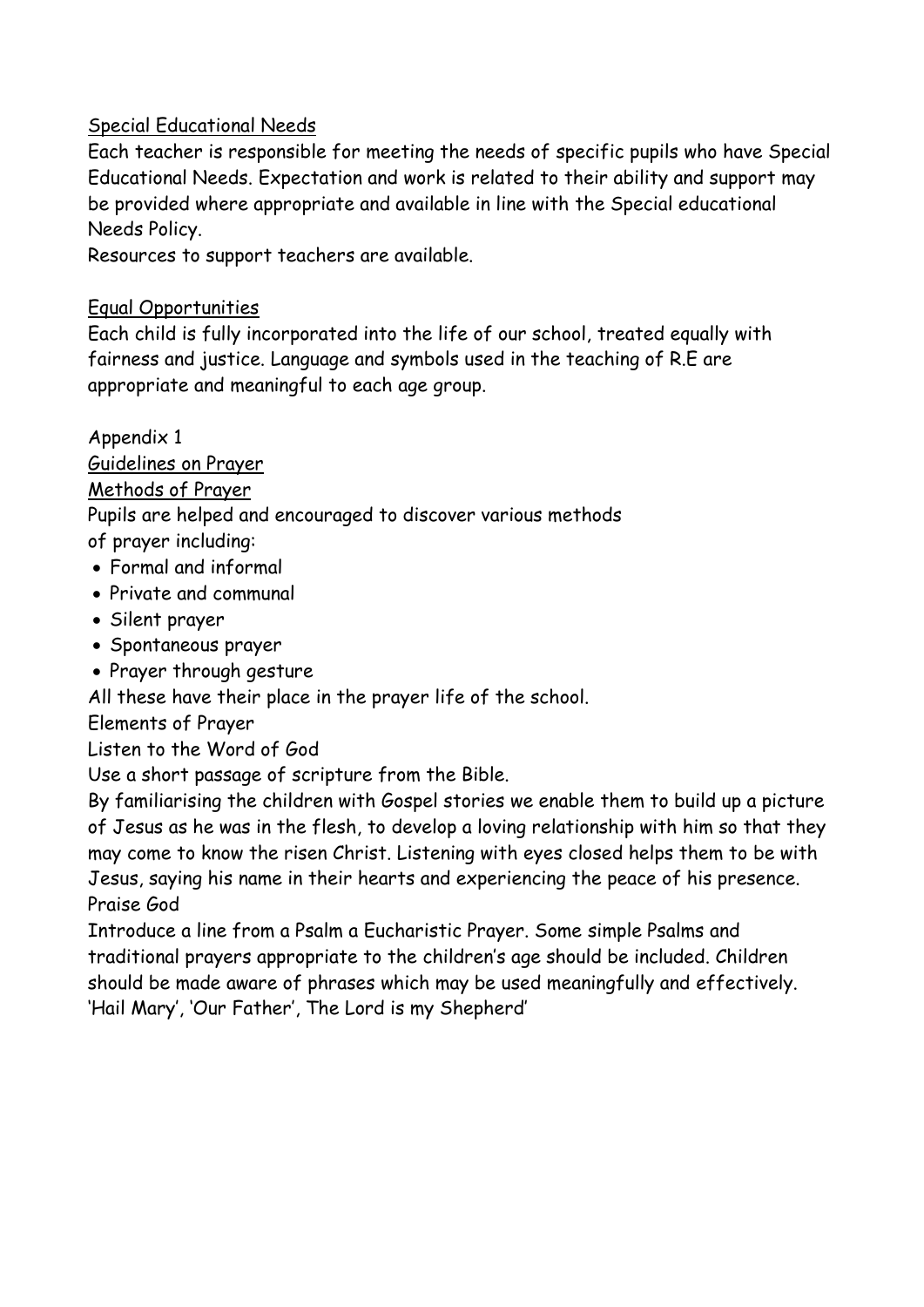# **Meditation**

A quiet time for reflection is valuable for children (and adults) of all ages. [posters, music, PowerPoint images and guided meditation books are available] Intercession Pupils may suggest their own prayers or teachers may initiate ideas. Thanks Prayers of thanksgiving Sorrow or Contrition Expressing sorrow for some fault or failing. Considering how we have failed to respond to Jesus. Silently expressing sorrow for wrongdoings in their own words. Formal prayer introduced in Year 3 as part of sacramental preparation. Spontaneous Prayer Prayers of adoration, intercession and petition. Formal Prayers See separate guidelines Daily class prayer should not be overlong and may contain only one or two of the above elements.

### **Development of Prayer**

In the Foundation Stage and Key Stage One the initial focus is on praying to God the Father who made us and looks after us.

Children gradually become more aware of Jesus and begin to build a relationship through prayer.

All children learn gestures; sign of the cross, holding hands, joining hands: so that action becomes a prayer in itself.

As pupils progress through school they learn to be still and quiet at prayer times. They will be able to maintain this attitude for longer periods and will also learn the more traditional forms of prayer.

We build on the children's own experiences, developing and extending them. We help them to discover that the love of God calls for a response.

In Key Stage Two special times should be provided for individual or private prayer where the children have the opportunity to pray in silence.

All children are offered the opportunity of praying in church before the Blessed Sacrament during our parish day of Exposition.

By the end of Year 6 all pupils should be familiar with the experience of praying on their own. Pupils should be taught to write their own prayers from an early age.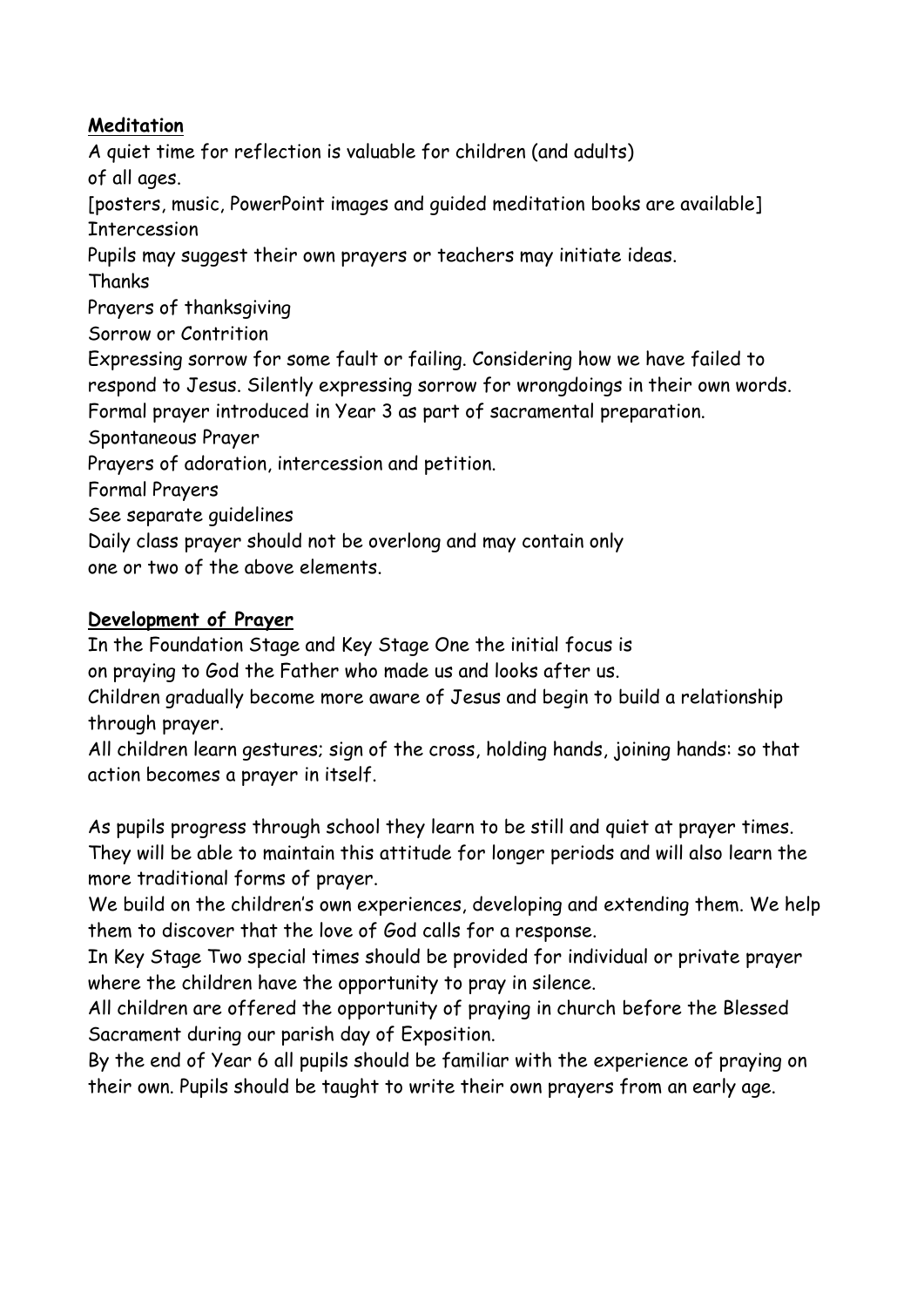## **Formal and Traditional Prayers**

Children must be enabled to become active members of our worshipping community, which is the Church, and they should be familiar with many of the prayers of the Catholic Church.

Formal prayers should be taught to classes in accordance with Diocesan Guidelines and the children therefore need to learn traditional prayer formulae.

It is important that the language of our formal prayers should be explained to children in a meaningful way. They should be encouraged to understand why we say the prayer and what the prayer is about.

e.g. The Rosary in October, Prayers for the Dead in November,

Stations of the Cross in Lent, Marian Prayers in May.

### **Prayer Services**

Children should experience simple structured prayer services in class from time to time. These may be led by the teacher or our Parish Priest. The end of a unit of work is often a fruitful time to hold such a service.

Prayer across the Curriculum

Prayer must not be restricted only to set times. Opportunities will frequently arise for children to thank God or to ask God for his help, guidance and protection. They should be encouraged to share in the joys and sorrows of other children.

# **Appendix 2**

Sacramental Preparation Programmes in St Edmund's School

# Sacraments of Reconciliation and First Holy Communion

The Sacraments of Reconciliation and First Holy Communion take place with Year 3 children in Autumn and Summer respectively. The preparation of children is the shared responsibility of both parish schools, the parents and the parish.

The foundation for the preparation of the Sacraments of Reconciliation and First Holy Communion begins in KS1 with elements of the Diocesan Strategy that relate to forgiveness and to our salvation.

The children are formally prepared for these Sacraments in Year 3. Joint liturgical planning meetings are held between the parish priests and both parish schools each half term to organise the preparation and celebration of the Sacraments.

# THE SACRAMENT OF RECONCILIATION

The Sacrament of Reconciliation Rite 2 takes place in late Autumn after a meeting (see above) to discuss aspects of the Sacrament and actual arrangements for the celebration of the Sacrament.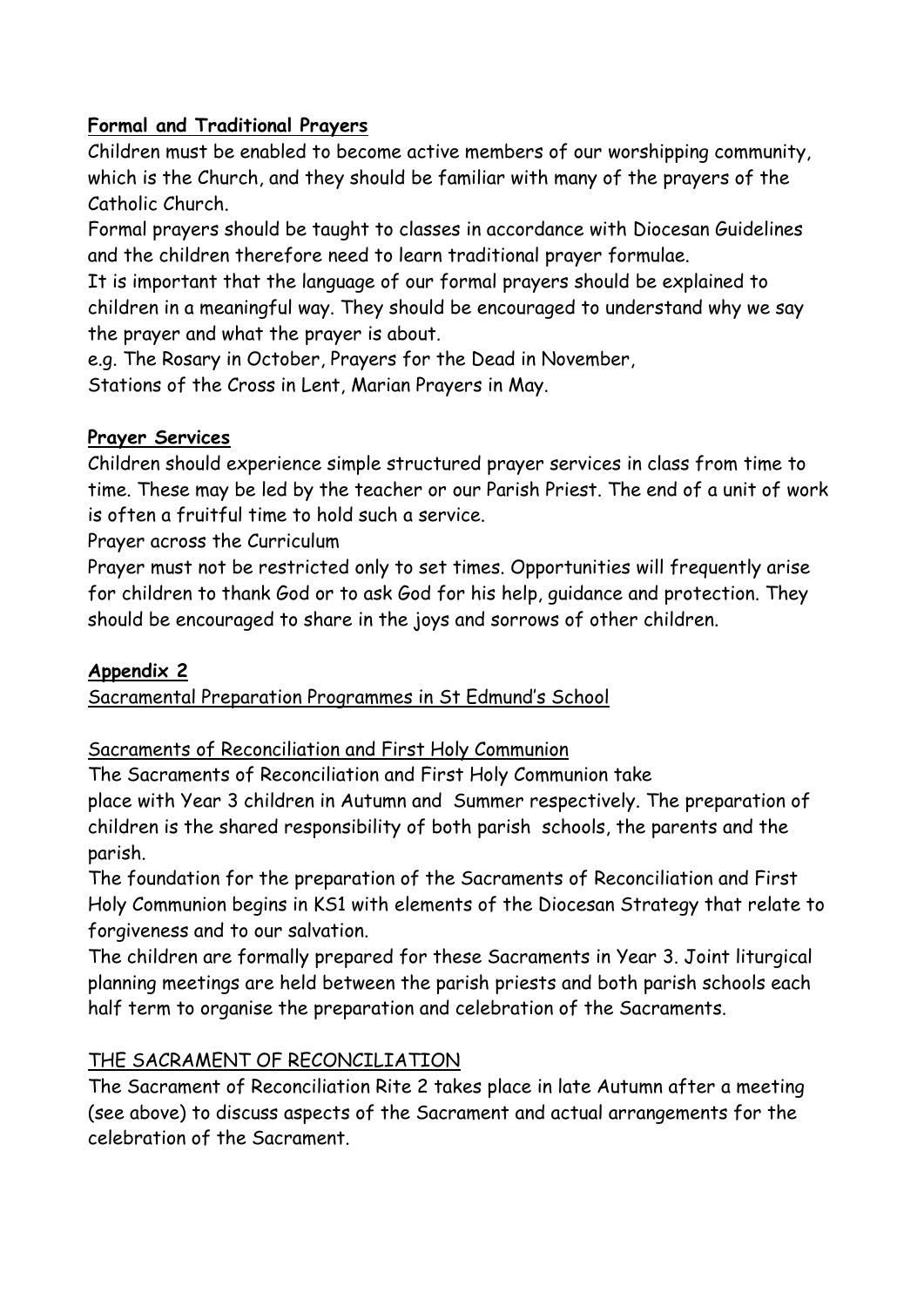The children are prepared for the Sacrament using material from the diocese and other appropriate materials.

### FIRST HOLY COMMUNION

This sacramental celebration takes place after the children have been taught about the Eucharist in school using the materials referred to above together with supplementary activities.

Emphasis is placed on the family aspect of this celebration; communicants receive the Sacrament with their families and prayer sponsors, during a regular parish Mass. These group celebrations are held at Sunday Mass, usually once a month. This way of receiving the Sacrament celebrates the community aspect of the Catholic faith and ensures that parishioners, who agree to support the children with prayers at the outset of the programme, are present at every First Holy Communion Mass.

After the children have celebrated their First Holy Communion or Confirmation, a 'Going Forth' Mass is celebrated. The children receive their First Holy Communion certificates and are applauded by the congregation.

The Headteacher and all the staff support the class teacher in the children's preparation, particularly by attending the Mass celebrations.

All children and parents celebrate this Mass in school which serves to emphasise that we are a Eucharistic (thankful) people who gather for Mass and who are then sent forth 'To love and serve the Lord'.

The parish priests are closely involved in the preparation for these Sacraments; holding meetings with the parents, visiting the classroom regularly, conducting prayer services with the children and celebrating different themes at Sunday Mass, as described below. There are also strong links maintained with those children of the parish who are not in St Edmund's School.

# **THE SACRAMENT OF CONFIRMATION IN ST EDMUND'S SCHOOL**

The Sacrament of Confirmation is conferred annually at St Edmund's by either the Archbishop or by one of his assistant bishops. The celebration usually takes place in the summer term.

The preparation of children is the shared responsibility of both parish schools and the parents.

Preparation begins as soon as the pupils enter Year 6 and consider their roles and responsibilities as the oldest pupils in the school. They reflect upon their uniqueness and what God might be calling them to do within the Body of Christ.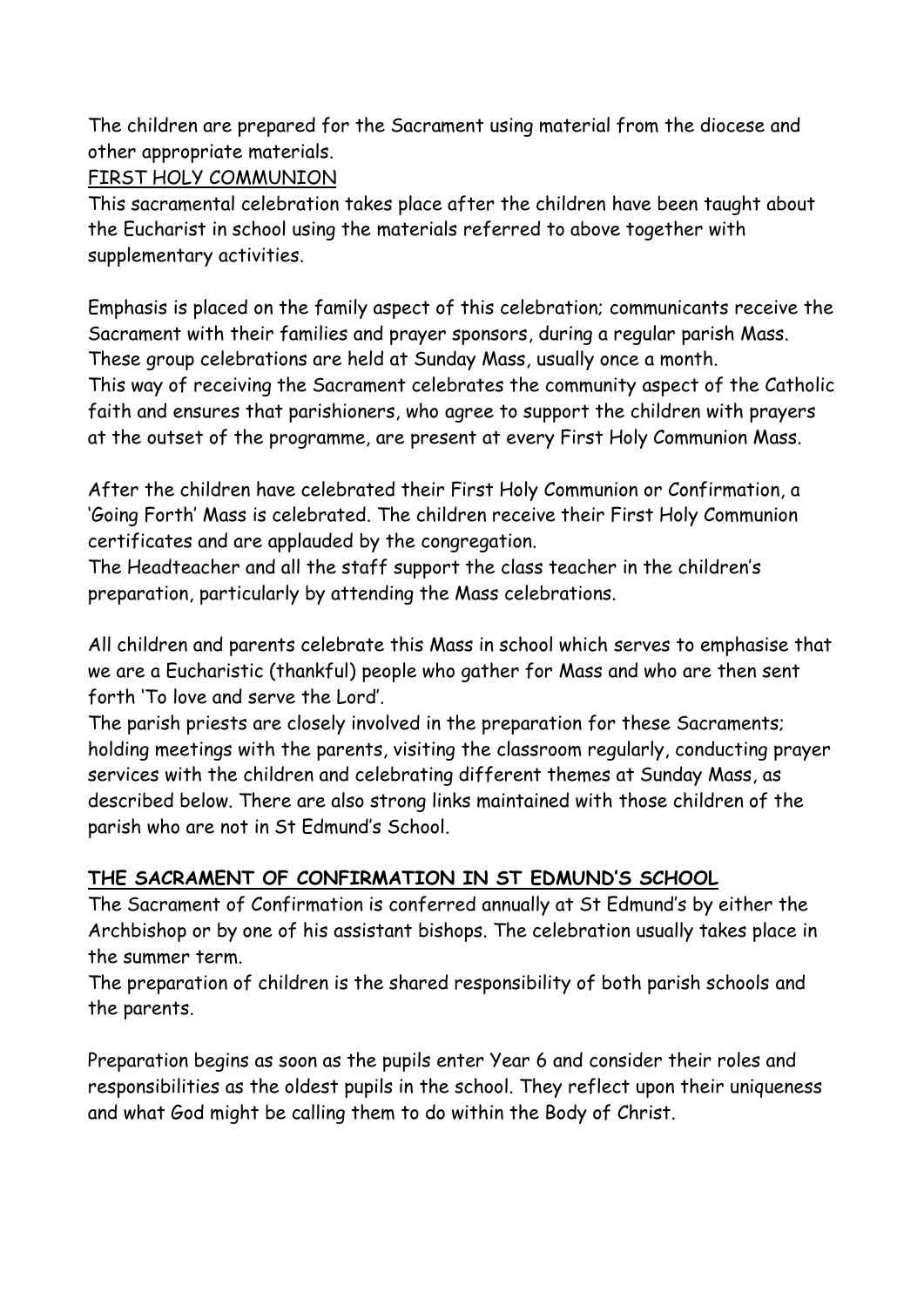The school provides each pupil with a copy of the Diocesan workbook 'Gifted in the Spirit' which supplements the Diocesan Strategy units and clearly explains the Rite of Confirmation.

Emphasis is placed on the family aspect of this celebration; communicants receive the Sacrament with their families and prayer sponsors, during a regular parish Mass.

These group celebrations are held at Sunday Mass, usually once a month.

Those children in the parish, but not in school, who are also preparing for

Confirmation, work from the same materials and are included in relevant preparation times.

The children research carefully into the life and example of their confirmation saint and produce a small booklet.

Whenever possible, the celebrant for Confirmation is invited to meet the candidates during the day of the Celebration. This provides the children an opportunity to show what they have learned and also to ask questions about the Service and the sacrament.

### Confirmation Mass

This usually takes place on a weekday evening. Children play an active part throughout the mass: welcoming the congregation; reading; singing the Responsorial Psalm; serving; and forming the Offertory procession.

Photographs of all the candidates are displayed in church and the parish are invited to remember the children in their prayers.

# **Appendix 3**

### Celebration of Mass

Mass has a firmly established place in the life of our school. Termly programmes of Mass are worked out between both parish schools, our Parish Priests, Head teacher and deputy head teachers. Parents and parishioners are invited to attend whether in school or church.

The themes for Masses usually stem from the liturgical calendar or work undertaken by pupils. Masses on Holy Days and special occasions are celebrated with the whole school.

Key Stage Masses and liturgies are also valuable in enabling us to focus on the needs of differing age groups. Appropriate year groups attend weekday parish Masses. The children are encouraged to be involved in all Mass and liturgy preparations. Readings and hymns are carefully chosen and practised. Children take part in the offertory procession, may write as well as read the bidding prayers, and serve the Mass. The Parish Priest is advised of the planning and the celebration of Mass or liturgy is adapted appropriately to meet the needs of the children. Children who are